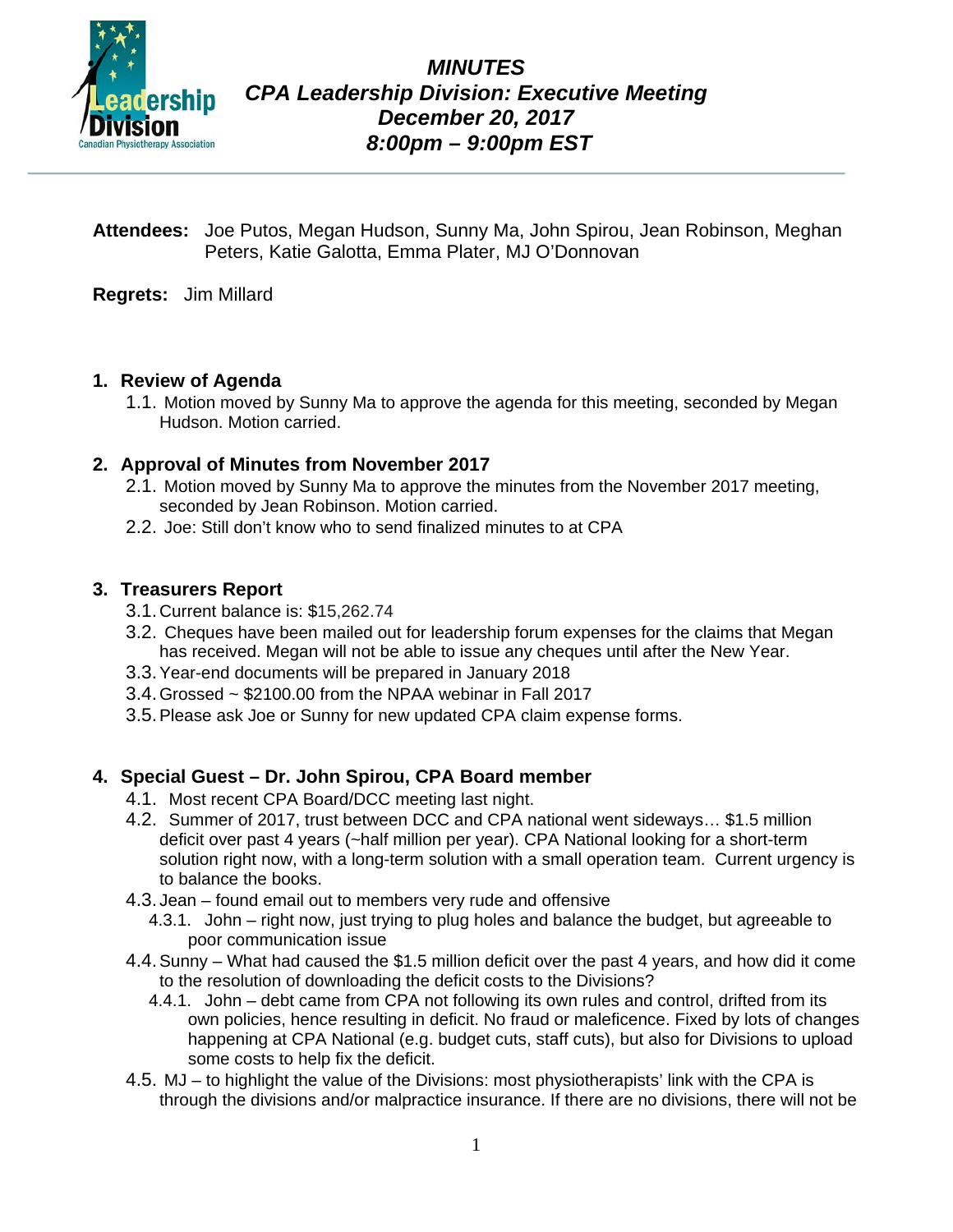

# *MINUTES CPA Leadership Division: Executive Meeting December 20, 2017 8:00pm – 9:00pm EST*

as many members. Divisions is the bloodline of the CPA. Perhaps Division chairs need to be more involved in what is happening at the CPA.

- 4.5.1. John there will be challenges to achieve consensus and governance when there is such a big variance between the divisions
- 4.6. Jean are any divisions in deficit? Because if not, it feels like we are being punished for a problem that management caused themselves, when we didn't do anything wrong.
- 4.7. Jean How short is short-term?
	- 4.7.1. John planned for 2018
- 4.8. Jean Where's the budget for the "working group" to fix the deficit?
	- 4.8.1. John meant to be a small operation, teleconference group, to find solutions to fix the deficit. They will not hold majority in decision making. Trust is a big issue; there is no trust right now between the Board and the Divisions
- 4.9.Katie to build trust, need to build it from bottom up, from the general members. Even if the Division execs wanted to help, how are we even going to do that?
	- 4.9.1. John has best intentions to build trust, and to discuss bigger problems to forward our profession, and agrees the working group need to include input from general members and DCC
- 4.10. Megan thinks is good that the Board has considered other options than downloading costs to Divisions; but the Board and CPA National need to actually be open-minded to listen to members' and Divisions' concerns. They need to put some time into letting conversations happen.
- 4.11. Meghan suggestion: In order to build trust, perhaps the CPA National and the Board can put together a picture or promise of what they can offer to divisions, e.g. with regard to the overall structure and communications strategies, support for Divisions,…etc. Otherwise, if divisions have to unfold to fix this problem, it doesn't make the divisions feel very valued.
- 4.12. MJ need to keep the house (CPA an Board) in order, before we can address bigger issues.

#### **5. Newsletter Editor**

- 5.1. Newsletter should be published in the next couple weeks.
- 5.2. Execs, please send forward any ideas or suggestions on what we want to see in future editions of the newsletter to Emma [\(emma.plater.13@gmail.com\)](mailto:emma.plater.13@gmail.com)
- 5.3. Meghan: suggests a section for "physio trailblazers", physios who are pushing new boundaries; and/or also updates from other divisions, other provinces, other countries.

# **6. CPA Issues**

# 6.1. **Budget deficit**

- 6.1.1. Joe will be putting together a summary of questions, we should add to the list of questions… intended for the working group
- 6.1.2. Joe: What is the Board doing for the CPA national office?
- 6.1.3. Still appalled that it seems like the people making the bad decisions are not being responsible and making others pay for their mistakes
- 6.1.4. Action Plan: Joe to send us proposal from the Board and DCC meeting on Tuesday, Dec 19, 2017